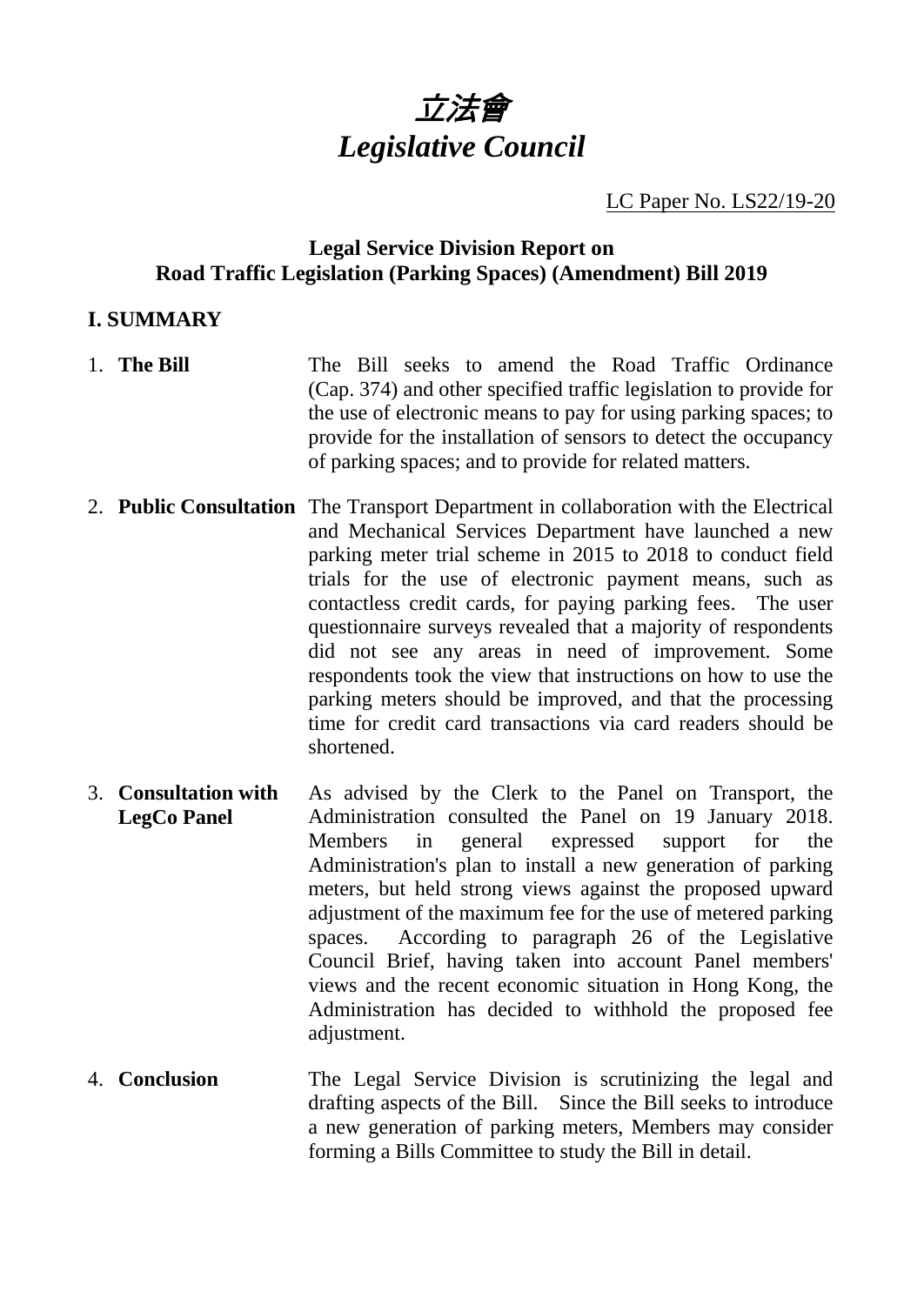### **II. REPORT**

The date of First Reading of the Bill is 27 November 2019. Members may refer to the Legislative Council ("LegCo") Brief (File Ref.: THB(T)CR 30/5591/75) issued by the Transport and Housing Bureau ("THB") on 13 November 2019 for further details.

### **Object of the Bill**

2. The Bill seeks to amend the Road Traffic Ordinance (Cap. 374) and other specified traffic legislation to provide for the use of electronic means to pay for using parking spaces; to provide for the installation of sensors to detect the occupancy of parking spaces; and to provide for related matters.

### **Background**

3. At present, parking meters in use are electronic parking meters that accept payment by Octopus card. They have been in use since 2003-2004 and will need to be replaced soon as they are approaching the end of their serviceable life. The Chief Executive announced in her 2017 Policy Address that the Government will install a new generation of on-street parking meters from 2019-2020 onwards as one of the "Smart Mobility" initiatives.<sup>[1](#page-1-0)</sup> The new generation of on-street parking meters will accept payment of parking fees through multiple means, including remote payment through mobile applications, and will also be equipped with sensors to detect whether a parking space is occupied, and provide real-time information to assist motorists in finding vacant parking spaces. The Administration's proposal is to install the new parking meters by phases over a span of about two years, beginning from the first half of 2020. The Bill is introduced into LegCo to provide the legal basis for the operation of the new generation of parking meters.

### **Provisions of the Bill**

4. The key provisions of the Bill are summarized in the ensuing paragraphs.

### Introduction of new on-street parking meters

### *Commissioner for Transport to approve new electronic payment means*

5. Under the current arrangement, means of payment for parking fees are approved by the Commissioner for Transport ("Commissioner") by notice in the Gazette pursuant to section  $12(1)(p)$  of Cap. 374 and regulation 12A of the Road

<span id="page-1-0"></span>See paragraph 82 of the 2017 Policy Address.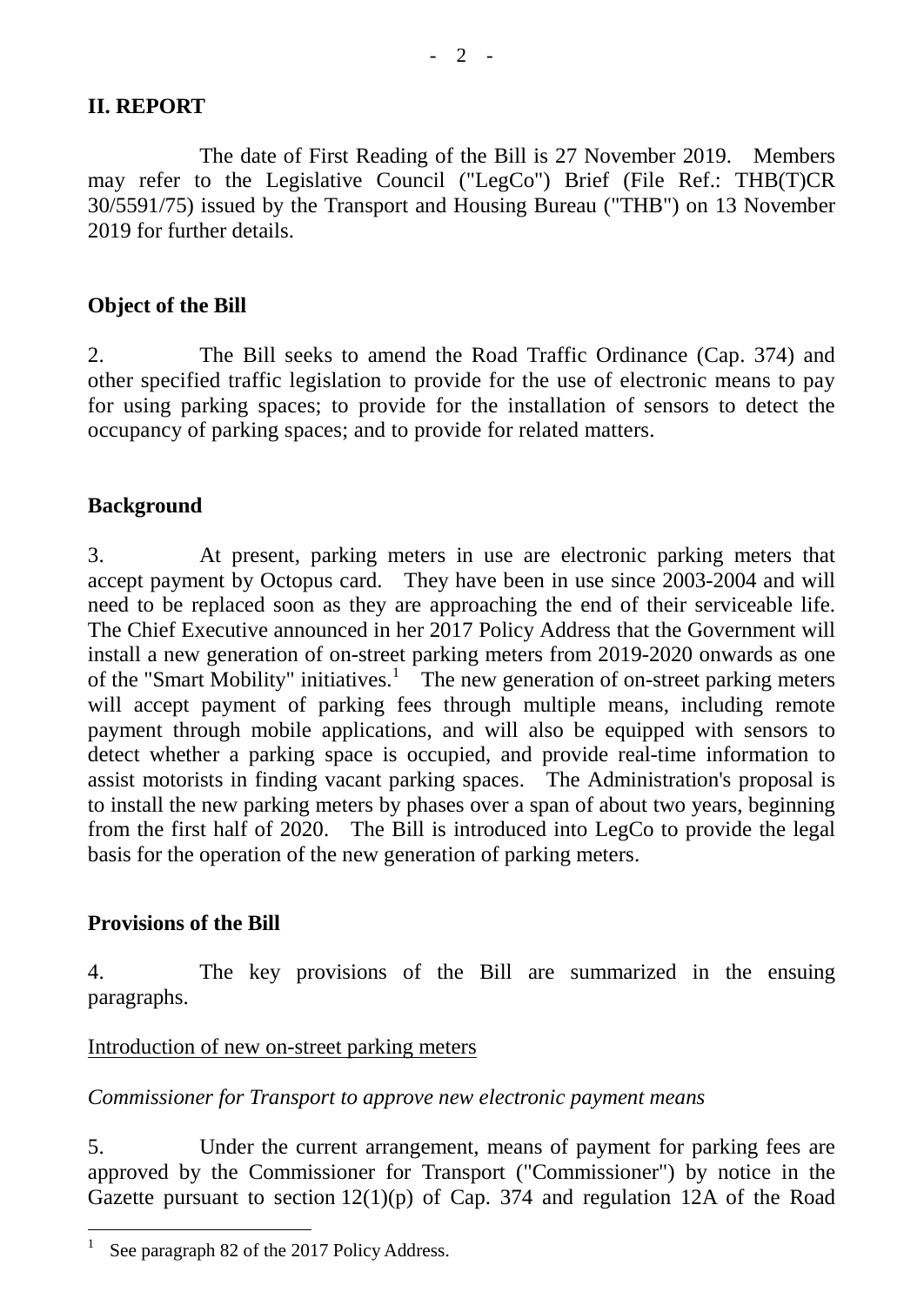Traffic (Parking) Regulations (Cap. 374C). The approved cards or devices for payment of parking fees, as stipulated in the Road Traffic (Parking) (Approved Cards) Notice (Cap. 374V) made under regulation 12A of Cap. 374C, include Octopus and a card or device enabled with Visa payWave, MasterCard Contactless or UnionPay QuickPass.

6. The Bill seeks to amend section 12(1)(p) of Cap. 374 and regulation 12A of Cap. 374C to empower the Commissioner to approve by notice in the Gazette the use of a card, or device, or an electronic system for paying parking fees ("approved payment means"). According to paragraph 9 of the LegCo Brief, such approved payment means would include Stored Value Facilities, contactless credit cards, mobile payment via electronic wallets, and the Faster Payment System. Under the proposed new section 12(1A) of Cap. 374, a notice under the proposed section  $12(1)(p)$  would not be subsidiary legislation. According to paragraph 10 of the LegCo Brief, given the rapid development of electronic payment means and to allow flexibility for adoption of emerging payment means in future, the Administration considers it appropriate to publish the approved payment means through general notices in the Gazette instead of prescribing them by subsidiary legislation. If the proposed new section 12(1A) of Cap. 374 is passed, Cap. 374V would no longer be necessary. The Administration therefore proposes to repeal Cap. 374V in the Bill.

## *Space sensors to detect the occupancy of on-street parking spaces*

7. Presently, the Commissioner is empowered under section 12(1)(i) of Cap. 374 and regulation 11(1) of Cap. 374C to erect parking meters or pay and display machines for the purpose of charging motorists for the use of on-street parking spaces. The Bill seeks to amend the existing definition of "parking meter" under Cap. 374 to include a space sensor installed in relation to a parking space. The Bill also proposes to add a definition of "space sensor" to section 2 of Cap. 374. Under the proposed definition, "space sensor" means a device installed by the Commissioner in respect of a parking meter, or pay and display machine, for detecting whether a parking space, for which the meter or machine is erected, is occupied. The proposed definitions would equally apply to Cap. 374C. These amendments, if passed, would allow the Commissioner to detect the occupancy of parking spaces through space sensors.

### New offences

8. The Bill seeks to introduce the following new offences in connection with the approved payment means and new parking meters:

(a) a person who, without lawful authority or reasonable excuse, uses or attempts to use, an approved payment means which has been interfered with, altered or damaged, would commit an offence and would be liable to a fine of \$500;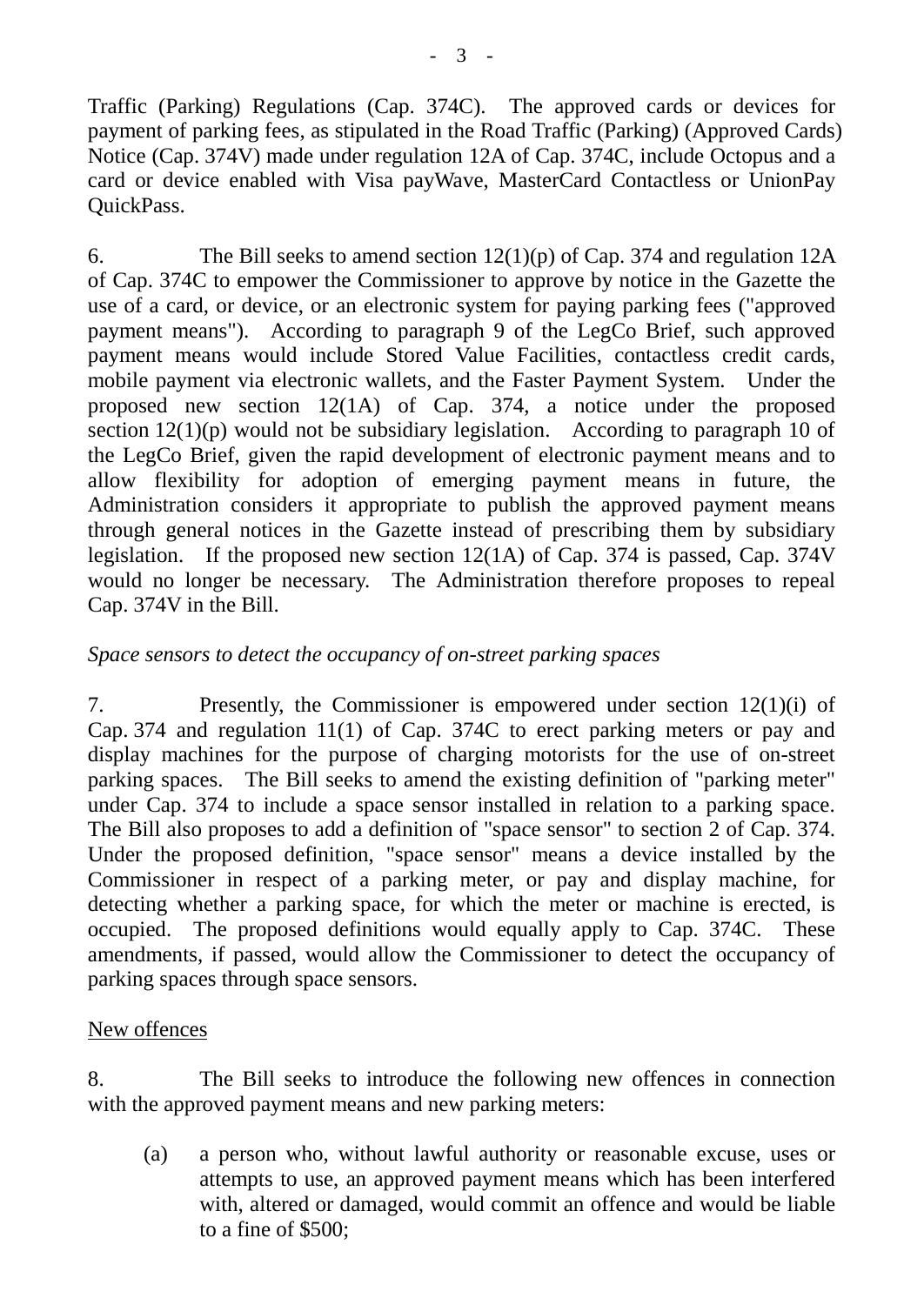- (b) a person who, without lawful authority, operates or attempts to operate a parking meter or a pay and display machine other than by the use of an approved payment means, would commit an offence and would be liable to a fine of \$5,000 and to imprisonment for three months;
- (c) a person who:
	- (i) knowingly obtains unauthorized access to data or information contained in a parking meter, a pay and display machine, or an associated electronic system<sup>[2](#page-3-0)</sup>;
	- (ii) without lawful authority or reasonable excuse, erases, in whole or in part, alters or damages the data or information processed or stored in a parking meter, a pay and display machine, or an associated electronic system; or
	- (iii) without lawful authority or reasonable excuse, tampers with the operation or any part of the operation of an associated electronic system,

would commit an offence and would be liable on conviction to a fine at level 2 (\$5,000) and to imprisonment for three months.

# Other amendments

# *Repeal of obsolete or outdated provisions in related legislation*

9. The Bill seeks to repeal outdated provisions relating to the use of cash (coins and bank notes) for payment of parking fees, and to also repeal obsolete definitions, such as "parking card", "automatic vending machine" and "coin operated parking meter" in Cap. 374, Cap. 374C, and the Fixed Penalty (Traffic Contraventions) Ordinance (Cap. 237).

# *Limitation period for parking cards refund applications*

10. Under regulation 12(7) of Cap. 374C, where a parking card is cancelled or returned and that the Commissioner is satisfied that the parking card has not been altered, defaced or damaged, he should refund the remaining value on the card or issue another card in replacement of such card.

11. The Bill seeks to add a new regulation 12AA to Cap. 374C to provide that the Commissioner will cease to refund the remaining value on parking cards to

<span id="page-3-0"></span><sup>&</sup>lt;sup>2</sup> "Associated electronic system" is defined under the Bill as an electronic system that is associated with a parking meter or a pay and display machine for ascertaining or indicating whether a parking space is occupied or whether a parking fee is paid, or for the management or operation of the parking meter or the pay and display machine.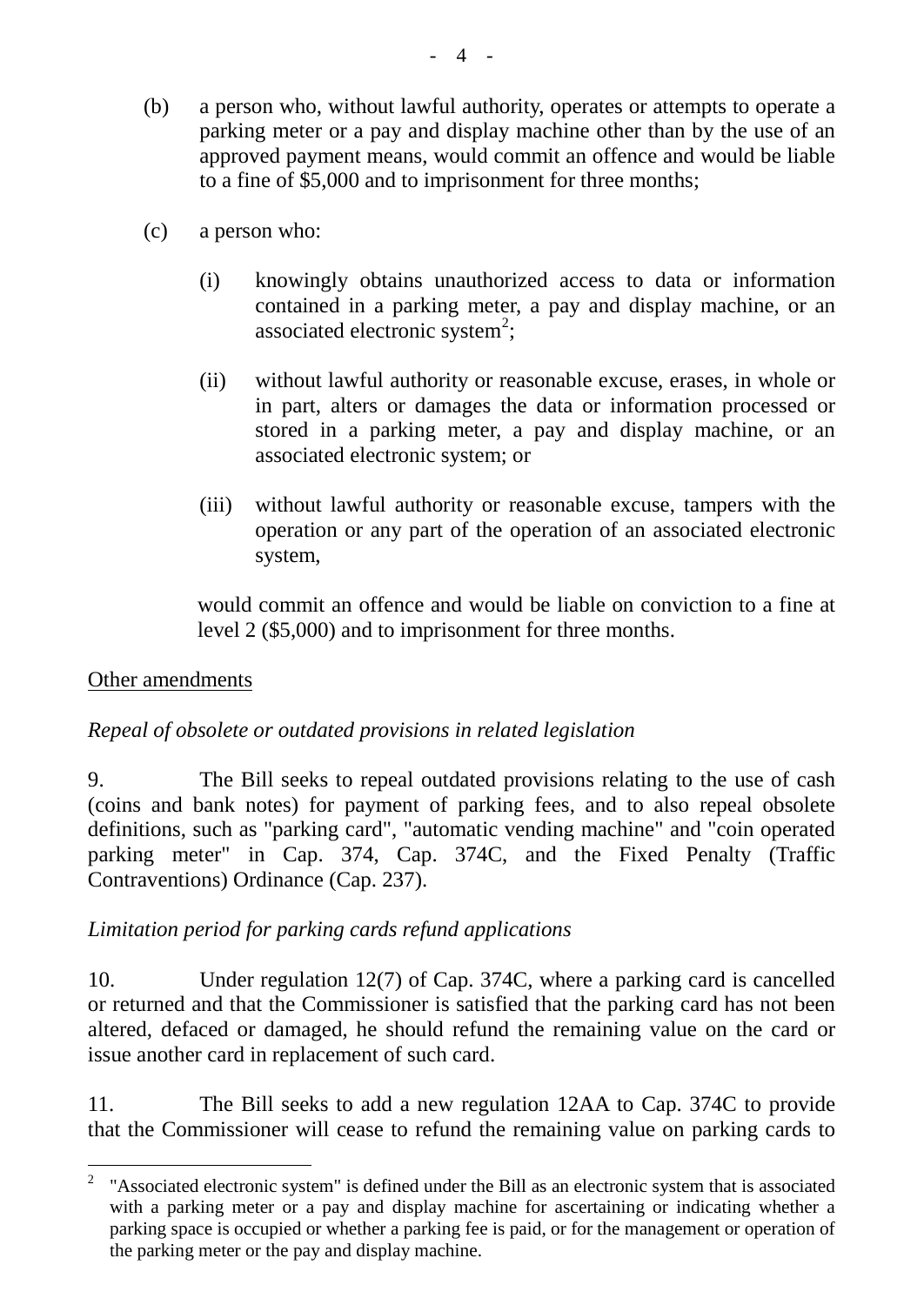cardholders beginning from 1 January 2022. According to paragraph 19 of the LegCo Brief, the Transport Department ("TD") has only received a small number of refund requests in recent years. The Administration therefore proposes to cease accepting refund applications for parking cards, which have ceased to be in use since 2004.

## **Commencement**

12. The Bill (except clauses 3(4), 4(1) and (5), 5, 9, 13(3), 16(3) and 18), if passed, would come into operation on 1 May 2020. Clauses 3(4), 4(1) and (5), 5, 9, 13(3) and 18 concerning the repeal of outdated provisions relating to "parking card" would come into operation on 1 January 2022. The amendment in clause 16(3) relating to repeal of traffic sign referring to the existing card operated parking meters would come into operation on 1 January 2023. According to paragraph 22 of the LegCo Brief, as the new parking meters would be installed by phases over a span of around two years ("transitional period"), and meanwhile the existing and new parking meters would be in operation concurrently, the Administration considers it necessary for the provisions relating to the existing parking meters and the relevant traffic signs to remain in force during the transitional period.

# **Public Consultation**

1[3](#page-4-0). According to the LegCo Brief<sup>3</sup> and a paper issued by THB in December 2017 for the Panel on Transport (LC Paper No. CB(4)392/17-18(01)), TD in collaboration with the Electrical and Mechanical Services Department have launched a new parking meter trial scheme in 2015 to 2018 to conduct field trials for the use of electronic payment means, such as contactless credit cards, for paying parking fees. The user questionnaire surveys revealed that a majority of the respondents did not see any areas in need of improvement. Some respondents took the view that instructions on how to use the parking meters should be improved, and that the processing time for credit card transactions via card readers should be shortened.

# **Consultation with LegCo Panel**

14. As advised by the Clerk to the Panel on Transport, the Administration consulted the Panel on 19 January 2018. Members in general expressed support for the Administration's plan to install a new generation of parking meters, but held strong views against the proposed upward adjustment of the maximum fee for use of metered parking spaces from \$2 to \$4 or \$5 per 15 minutes. According to paragraph 26 of the LegCo Brief, having taken into account Panel members' views and the recent economic situation in Hong Kong, the Administration has decided to withhold the proposed fee adjustment.

<span id="page-4-0"></span>See footnote 6 of the LegCo Brief.